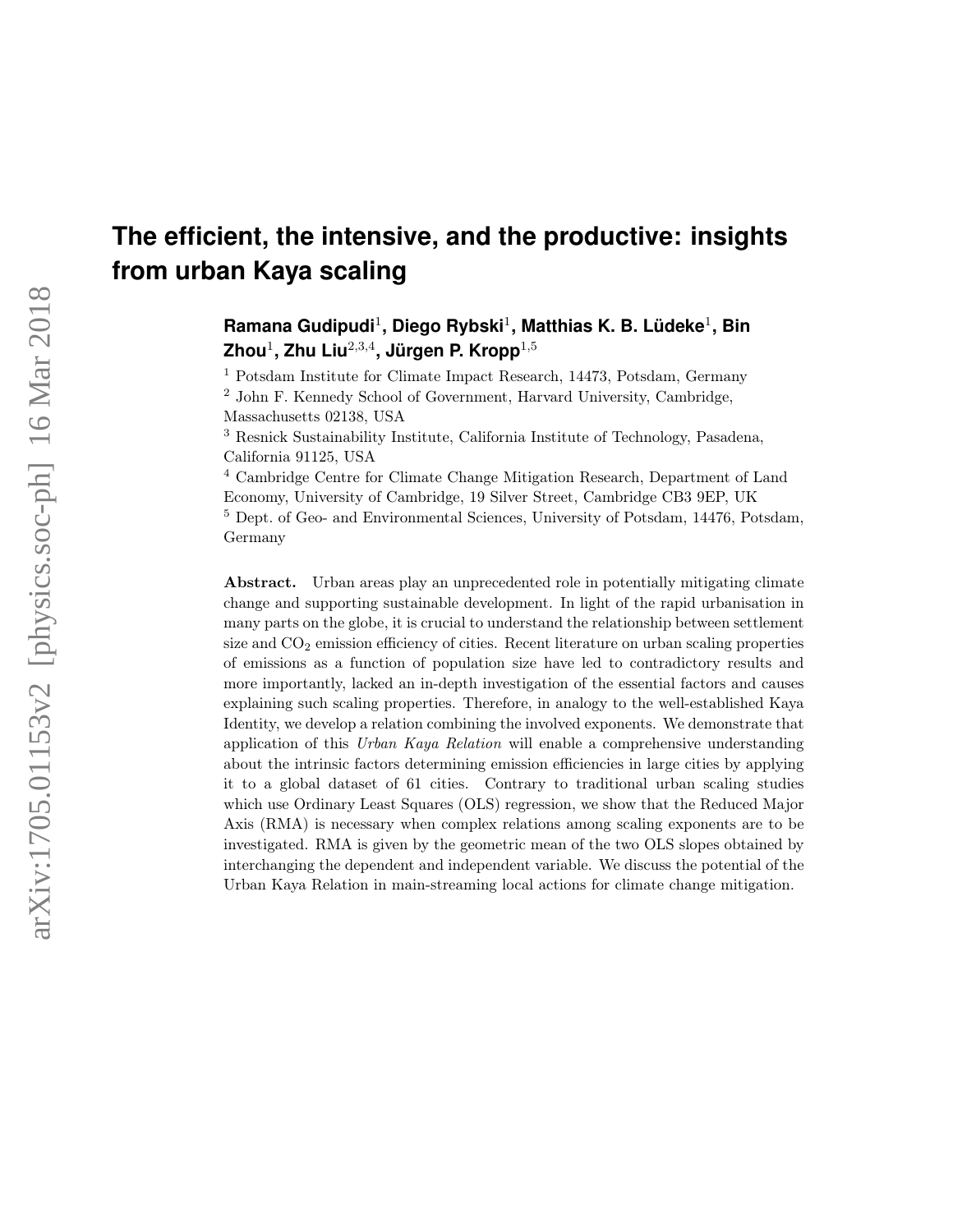## **1. Introduction**

Harbouring more than 50 % of the global population [\[1\]](#page-12-0), contemporary cities generate 80 % of the Gross Domestic Product (GDP) while consuming approximately 70 % of the energy supply and releasing approximately three quarters of global  $CO<sub>2</sub>$  emissions [\[2\]](#page-12-1). Their unprecedented scale and complexity led to the development of a science of cities [\[3\]](#page-12-2). Drawing parallels between the allometric scaling in biological systems to that of cities, it has been studied how certain socioeconomic and environmental indicators in cities scale as a function of city size by means of the *urban scaling* approach [\[4\]](#page-12-3). Since a large fraction of the global population is expected to live in cities by end of this century [\[5\]](#page-12-4), contemporary and future cities will play a pivotal role in global sustainability and climate change mitigation. Given this strong global urbanisation trend, one of the crucial questions that needs to be addressed is whether large cities are more or less emission efficient in comparison to smaller cities.

The application of urban scaling has triggered copious research in the contemporary science of cities [\[6,](#page-12-5) [7,](#page-12-6) [8,](#page-12-7) [9,](#page-12-8) [10,](#page-12-9) [11,](#page-12-10) [12\]](#page-12-11). Urban scaling relates a city indicator (e.g. total urban energy consumption) with city size (e.g. population). Assuming power-law correlations, the analysis depicts how these indicators scale with population size and whether large cities are more or less efficient. A sub-linear scaling (i.e. slope  $\beta < 1$ ) indicates that large cities consume less, e.g., energy given their size, while a unit slope  $(\beta \simeq 1)$  depicts proportionality, and a super-linear scaling  $(\beta > 1)$  indicates that large cities consume more energy given their size.

The state-of-the-art research aiming at identifying whether large cities are more energy and emission efficient led to contradictory results and have been largely limited to cities in the developed world. E.g., for total  $CO<sub>2</sub>$  from cities in the USA, one study reported almost linear scaling [\[13\]](#page-12-12), while another one reported super-linear scaling [\[14\]](#page-12-13). A similar study for European cities depicted super-linear scaling [\[12\]](#page-12-11). Studies on household electricity consumption in Germany and Spain revealed an almost linear scaling [\[4,](#page-12-3) [15\]](#page-12-14). With respect to energy consumed and the subsequent emissions from urban transportation at a household level in the USA, Glaeser & Kahn [\[16\]](#page-12-15) found a sub-linear scaling between population size and gasoline consumption; while another study depicted a super-linear scaling of emissions with population size [\[17\]](#page-12-16). A similar study done on British cities [\[18\]](#page-12-17) found a linear scaling between transport emissions and population size while finding a super-linear relationship between emissions and the total street length. Most of the existing studies followed different city definitions and chose different indicators to analyse scaling. However, little is known regarding the underlying systematic dynamics that govern these properties. Therefore, in this paper we develop a framework to investigate the intrinsic factors that determine scaling properties of urban emissions.

We tackle the problem from a different perspective and transfer the idea of the wellestablished Kaya Identity to urban  $CO<sub>2</sub>$  emissions leading to an Urban Kaya Relation. Then the scaling of  $CO<sub>2</sub>$  emissions with city size can be attributed to the scaling between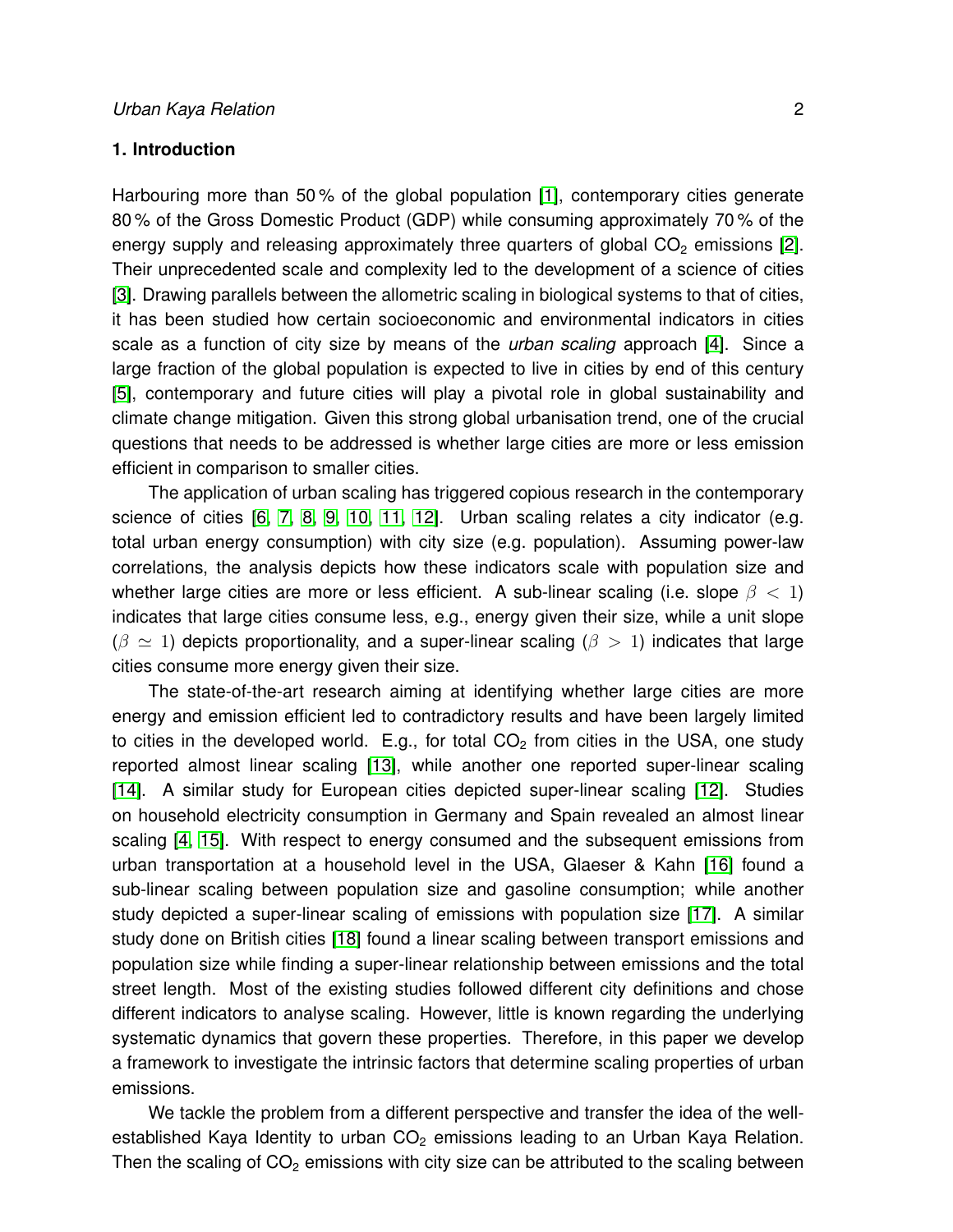population, GDP, energy, and emissions. To the best of our knowledge, such an attempt to obtain a deeper insight into the scaling of emissions with population using indicators in the Kaya Identity is unprecedented. Further, we apply the Urban Kaya Relation to a global dataset of 61 cities. The objective is to demonstrate its applicability and draw some exploratory empirical conclusions about factors contributing to emission efficiency in large cities globally. Recent literature has identified that the energy consumption and the subsequent emissions depend on the city type (i.e affluent and mature cities in developed countries versus cities in transition countries with emerging and nascent infrastructure) [\[19,](#page-12-18) [2\]](#page-12-1). Therefore, we apply the Urban Kaya Relation to these cities separately.

#### <span id="page-2-4"></span>**2. Urban Kaya Relation**

The *Kaya Identity* has been proposed to separate global CO<sub>2</sub> emissions into contributions from global population, GDP per capita, energy intensity, and carbon intensity [\[20,](#page-12-19) [21,](#page-13-0) [22,](#page-13-1) [23\]](#page-13-2). It relates  $CO<sub>2</sub>$  emissions (C), population (P), GDP (G), and energy (E) according to

<span id="page-2-0"></span>
$$
C = P \frac{G}{P} \frac{E}{G} \frac{C}{E} \tag{1}
$$

While the GDP per capita  $(G/P)$  is a common quantity, the energy intensity  $(E/G)$  can be understood as the energy necessary to generate GDP, and the carbon intensity  $(C/E)$ as the efficiency in energy production and consumption (technological). Equation [\(1\)](#page-2-0) is an identity since it cancels down to  $C = C$ .

As outlined above, here we are interested in how the urban  $CO<sub>2</sub>$  emissions scale with urban population size, i.e.

<span id="page-2-2"></span>
$$
C \sim P^{\phi} \tag{2}
$$

The value of  $\phi$  tells us if large or small cities are more efficient in terms of CO<sub>2</sub> emissions. We propose that the other quantities also exhibit scaling, i.e.

<span id="page-2-1"></span>
$$
G \sim P^{\beta} \tag{3}
$$

$$
E \sim G^{\alpha} \tag{4}
$$

$$
C \sim E^{\gamma} \tag{5}
$$

Super-linearity of Eq. [\(3\)](#page-2-1) with  $\beta > 1$  is well known in agglomeration economics, see e.g. [\[24\]](#page-13-3), and has recently been confirmed [\[4\]](#page-12-3). Equation [\(4\)](#page-2-1) has been studied on the country scale [\[25\]](#page-13-4). The established power-law relations Eqs. [\(2\)](#page-2-2)-[\(4\)](#page-2-1) indicate that also Eq. [\(5\)](#page-2-1) holds. In case the power-law form is not empirically supported, Eqs. [\(2\)](#page-2-2)-[\(5\)](#page-2-1) can still be considered as linear approximations (in log-log space) of potentially more complex functional forms.

In a sense, the exponents  $\beta$ ,  $\alpha$ ,  $\gamma$  take the role of GDP per capita, energy intensity, and carbon intensity in the original Kaya Identity, Eq. [\(1\)](#page-2-0). Combining Eq. [\(2\)](#page-2-2)-[\(5\)](#page-2-1) leads to

<span id="page-2-3"></span>
$$
\phi = \beta \,\alpha \,\gamma \,.
$$
\n<sup>(6)</sup>

Thus, in analogy to the original Kaya Identity, Eq. [\(6\)](#page-2-3) represents an *Urban Kaya Relation* according to which the exponent relating emissions and population is simply given by the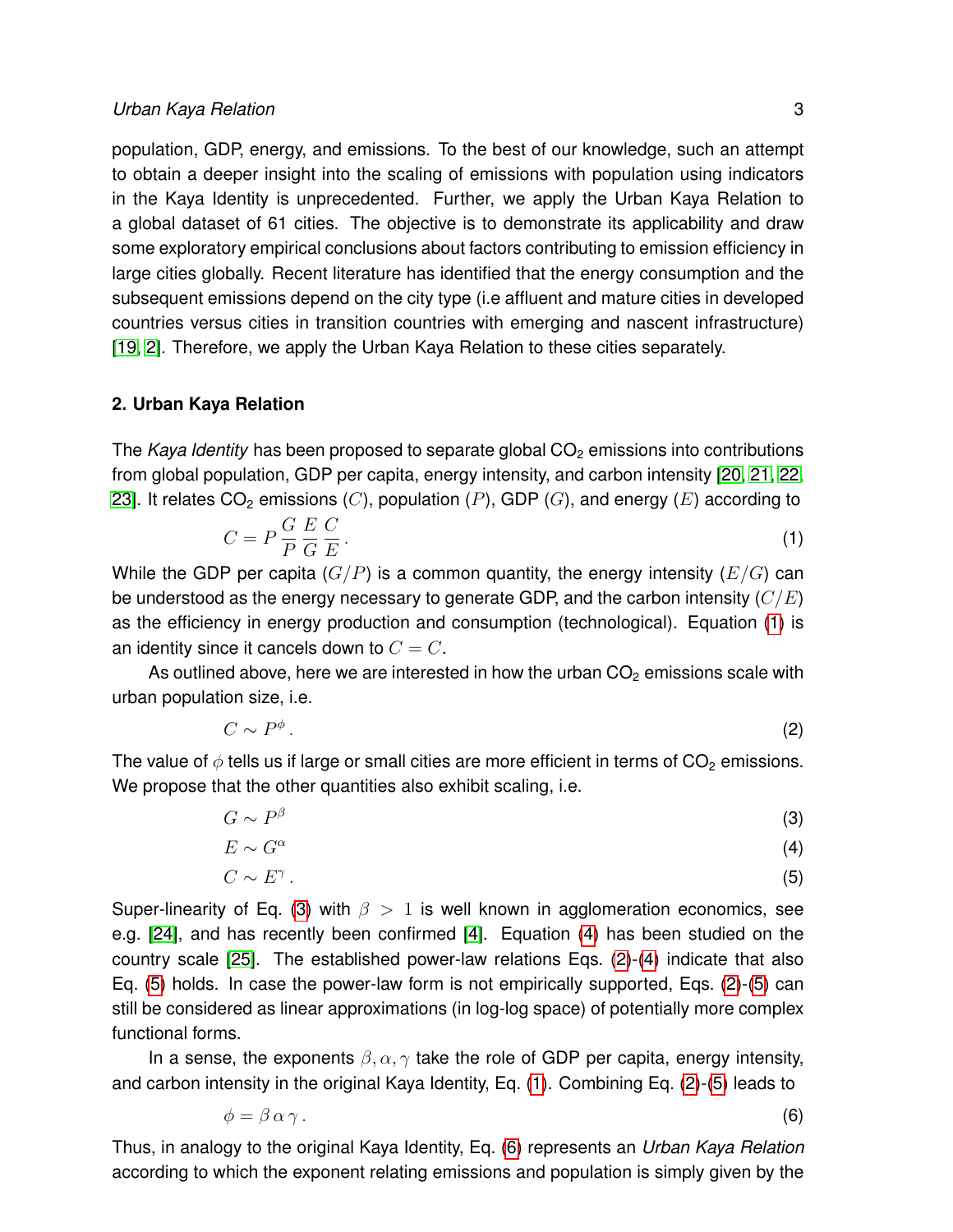product of the other involved exponents. This permits us to attribute non-linear scaling of emissions with city size [Eq. [\(2\)](#page-2-2)], to potential urban scaling of GDP with population, energy with GDP, or emissions with energy. For the sake of completeness, in [Appendix A](#page-10-0) we also provide another two complementary forms of Kaya Identities and corresponding Urban Kaya Relations.

However, the exponent  $\phi$  is usually obtained from data and a linear regression  $\ln C = \phi \ln P + a$ , where a is another fitting parameter. Equations [\(2\)](#page-2-2)-[\(5\)](#page-2-1) represent idealisations and in practice correlations are studied which can come with more or less spread around the regression. Ordinary Least Squares (OLS) might make sense, when dependent and independent variables are clearly defined, e.g. in the case of GDP vs. population it might be preferable to minimise residuals of GDP. Applying Ordinary Least Squares to  $C \sim P^\phi$  and  $P \sim C^{1/\phi^*}$  generally leads to  $\phi \neq \phi^*$  [\[26,](#page-13-5) [27\]](#page-13-6) so that also Eq. [\(6\)](#page-2-3) would not hold (see [Appendix B.1\)](#page-11-0). In our context, however, dependent and independent variables need to be exchangeable and we obtained robust results  $(\phi = \phi^*)$ by applying *Reduced Major Axis* regression (RMA, see [Appendix B.2\)](#page-11-1). Therefore, we apply RMA throughout the paper unless specified otherwise. In RMA, the slope is given by the geometric mean of the two OLS slopes obtained by interchanging the dependent and independent variable [\[28,](#page-13-7) [29\]](#page-13-8). In order to quantify the uncertainty of the estimated exponents, we explore bootstrapping, applying 20,000 replications.

## <span id="page-3-0"></span>**3. Data**

The major pre-requisites while investigating the scaling effects of urban energy consumption and emissions are (a) a consistent definition and demarcation of cities from their hinterlands and (b) a consistent accounting approach to quantify the energy consumption and subsequent emissions [\[2\]](#page-12-1). The analysis conducted in this paper is limited to 61 global cities, i.e. the union of cities for which the 4 quantities are available, i.e. (i) total final energy consumption, (ii)  $CO<sub>2</sub>$  emissions, (iii) GDP, and (iv) population. Although, the data used in this analysis might be inconsistent owing to the challenges mentioned above, we used it as a showcase to demonstrate the applicability of the Urban Kaya Relation. The limitations of the data and its implications on the exploratory results are discussed in the Sec. [5.](#page-7-0)

The population, GDP, and total final energy consumption data used in this study is taken from the Chapter 18 "Urban Energy Systems" of the Global Energy Assessment [\[30\]](#page-13-9). This database includes the per capita total final energy consumption of 223 global cities, their respective population and GDP for the year 2005. The data on emissions is compiled from various sources including city specific reports (provided by organisations such as ICLEI [\[31\]](#page-13-10), CDP [\[32\]](#page-13-11), and C40 cities [\[33\]](#page-13-12)) and data which is published in peer reviewed journals [\[34\]](#page-13-13).

The cities with available data are located in 12 countries. The GDP per capita of these countries shows two groups. One ranging from 740 USD to 4,700 USD and the other from 26,000 USD to 44,000 USD (year 2005). These two groups can be considered developing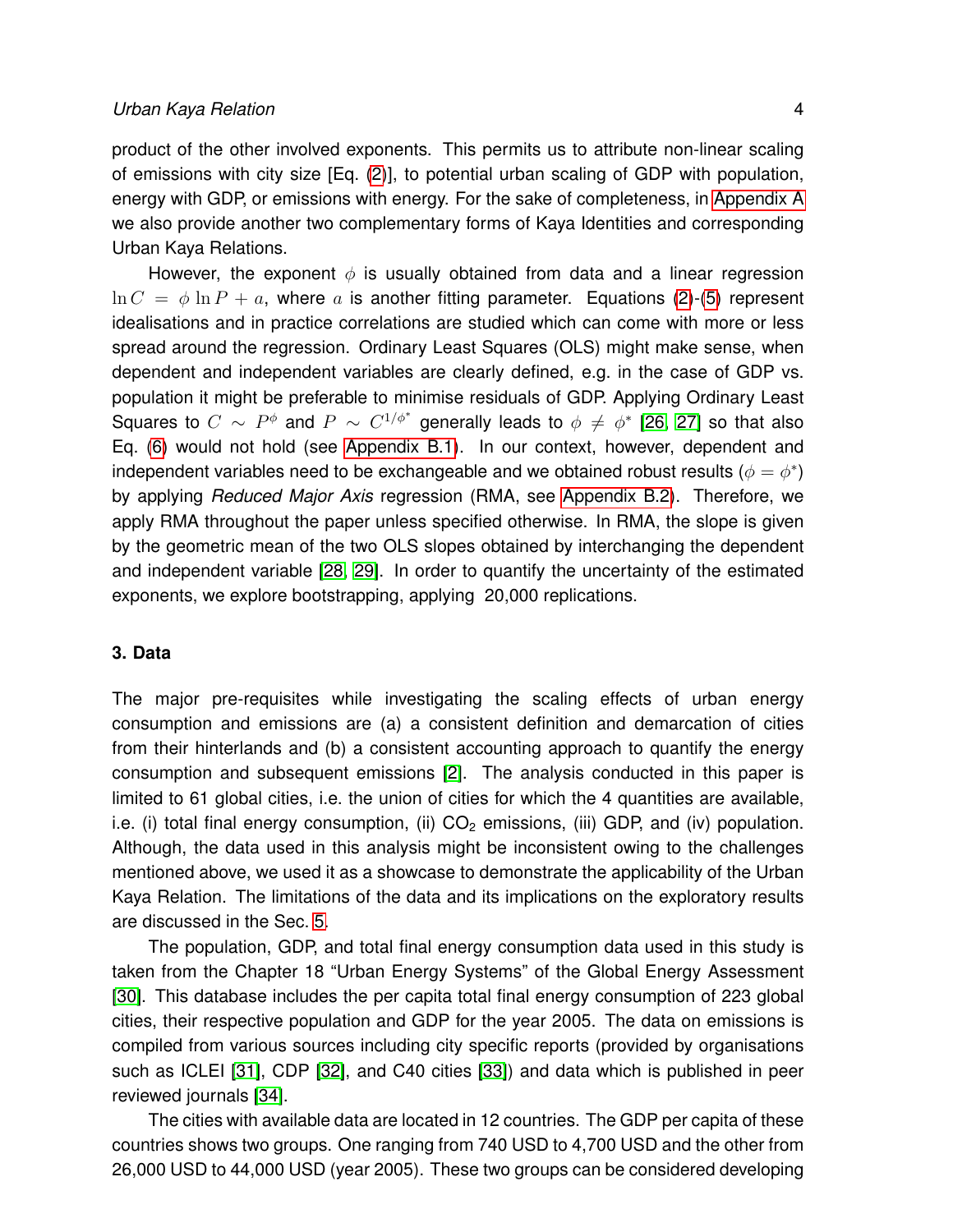## *Urban Kaya Relation* 5

and developed countries and represent the Non-Annex 1 and Annex 1 countries as reported by the United Nations Framework Convention on Climate Change (UNFCCC), respectively. Amongst the 61 cities used in this analysis 22 cities are from the Annex I countries and 39 cities from Non-Annex I countries. The database consists of cities of varying population sizes across 6 continents including 7 mega-cities (with a reported population above 10 million). Within countries in Annex 1 regions, 7 cities in the USA, 4 cities in the UK, 2 cities in Germany, Spain, Australia, Italy, France, respectively, and 1 city in Japan are considered in this study. With respect to cities in Non-Annex 1 countries 33 cities in China, 2 cities in India, South Africa, and Brazil, respectively, were included.

On the country scale,  $CO<sub>2</sub>$  emissions per capita strongly depend on the development of the considered country, see e.g. [\[35\]](#page-13-14) and references therein. Here we pool together cities from many different countries, including from developing countries; as a consequence, the data needs to be normalised prior to the analysis in order to account for baseline emissions, data and other inhomogeneities. Therefore, we employ a method that was recently proposed for urban scaling [\[12\]](#page-12-11) and normalise the data for each country by the average logarithmic city size  $(\langle \ln P \rangle)$  and indicator value (e.g.  $\langle \ln C \rangle$ ), whereas for each indicator we take the maximum available sample size.

## **4. Results**

We begin by looking at the scaling of emissions with population size for the considered 61 cities. The slope of this logarithmic RMA (see Fig. [1\)](#page-5-0) is almost equal to one ( $\phi = 1.01$ ), however, the pattern of residuals is diverse as also reported in some earlier studies [\[12\]](#page-12-11). This result shows that at a global scale large cities are typically not more emission efficient compared to smaller cities. Further, in Fig. [1](#page-5-0) a distinction between the cities in developed countries (Annex 1) and cities in developing countries (Non-Annex 1) is made.

For comparison, in Tab. [1](#page-7-1) we list the resulting exponents, when we employ OLS to the scaling of the 61 cities. Table [1](#page-7-1) also includes the absolute difference between the prediction [Eq. [\(6\)](#page-2-3)] and the measured exponent  $\phi$ . The obtained exponents deviate strongly when OLS is used (instead of RMA). As discussed at the end of Sec. [2,](#page-2-4) we attribute this discrepancy to different regressions when minimising the residuals along any of both axes. In the case of RMA, plotting  $G$  vs.  $P$  and  $P$  vs.  $G$  leads by definition to the same result. Thus, we recommend to employ RMA instead of OLS when studying the Urban Kaya Relation. Moreover, for OLS it has been shown that whether the estimated exponents are statistically different from 1 depends on the assumptions made [\[36\]](#page-14-0).

As a next step, we analysed the scaling properties of emissions with size separately depending on the economic geography of the country (i.e. Annex 1 cities vs. Non-Annex 1) in which these cities are located. In Fig. [2](#page-6-0) we see that the scaling of emissions with the population size indeed has a dependence on the economic geography of the country. We found a sub-linear scaling for cities in Annex 1 regions ( $\phi = 0.87$ ) and a super-linear scaling for cities in the Non-Annex 1 regions ( $\phi = 1.18$  $\phi = 1.18$  $\phi = 1.18$ ), see Tab. 1. In order to test if these slopes are significantly different, we perform bootstrapping and a Kolmogorov-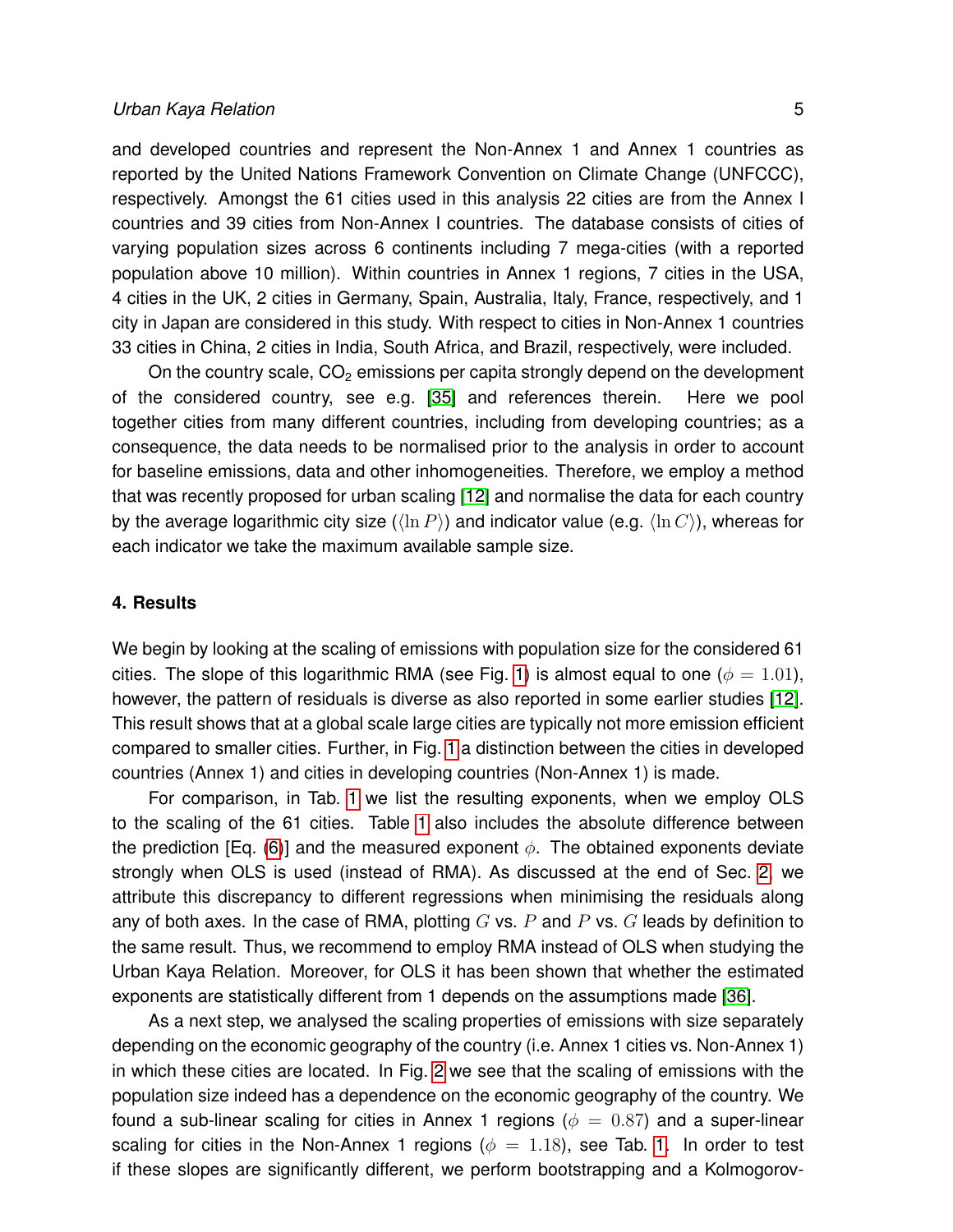

<span id="page-5-0"></span>**Figure 1.** Scaling of  $CO<sub>2</sub>$  emissions with population size for 61 global cities. The data has been normalised by subtracting average logarithmic values, see Sec. [3.](#page-3-0) The solid grey line is the regression obtained from the Reduced Major Axis (RMA, Sec. [2\)](#page-2-4) and the slope is  $\phi \simeq 1.01$  $\phi \simeq 1.01$  $\phi \simeq 1.01$ , see Tab. 1 for details.

Smirnov (KS) test. The KS distance between these bootstrapped samples is 0.83 with a significant P-value ( $< 2.2 \times 10^{-16}$ ) which confirms that the slopes are not drawn from the same distributions. The fit appears to be good for cities in Annex 1 regions which are broadly characterised as service sector oriented economies. However, in industry dominated Non-Annex 1 cities with widely varying infrastructure and energy intensity of production the goodness of fit appears to be relatively poor. This result shows either that the emissions data from Non-Annex 1 cities is not as accurate, or that population is a good proxy to estimate emissions for cities in Annex 1 regions while there seems to be other factors that influence emissions for cities in Non-Annex 1 countries.

We looked at scaling of each of the indicators in the Urban Kaya Relation, namely the scaling of GDP with population  $(G/P)$  Eq. [\(3\)](#page-2-1), scaling of energy intensity  $(E/G)$  Eq. [\(4\)](#page-2-1), and carbon intensity  $(C/E)$  Eq. [\(5\)](#page-2-1). Table [1](#page-7-1) lists the exponents for each of these relations. From a global perspective, our results suggest that the almost linear scaling of emissions with population size could be attributed to the almost linear scaling of carbon intensity and the trade-off between scaling of GDP with population and the scaling of energy intensity (i.e. they compensate each other).

In the case of cities in Annex 1 countries, our results show that the large cities typically have lower emissions per capita compared to smaller cities because of the sublinear scaling of the carbon intensity (Tab. [1\)](#page-7-1). This might be attributed to the carbon intensity of the electricity generation supply mix, vehicle fuel economy, and the quality of public transit in these cities [\[37\]](#page-14-1). We found an approximately linear scaling of GDP with population. Our result shows that doubling the GDP in these cities will lead to an almost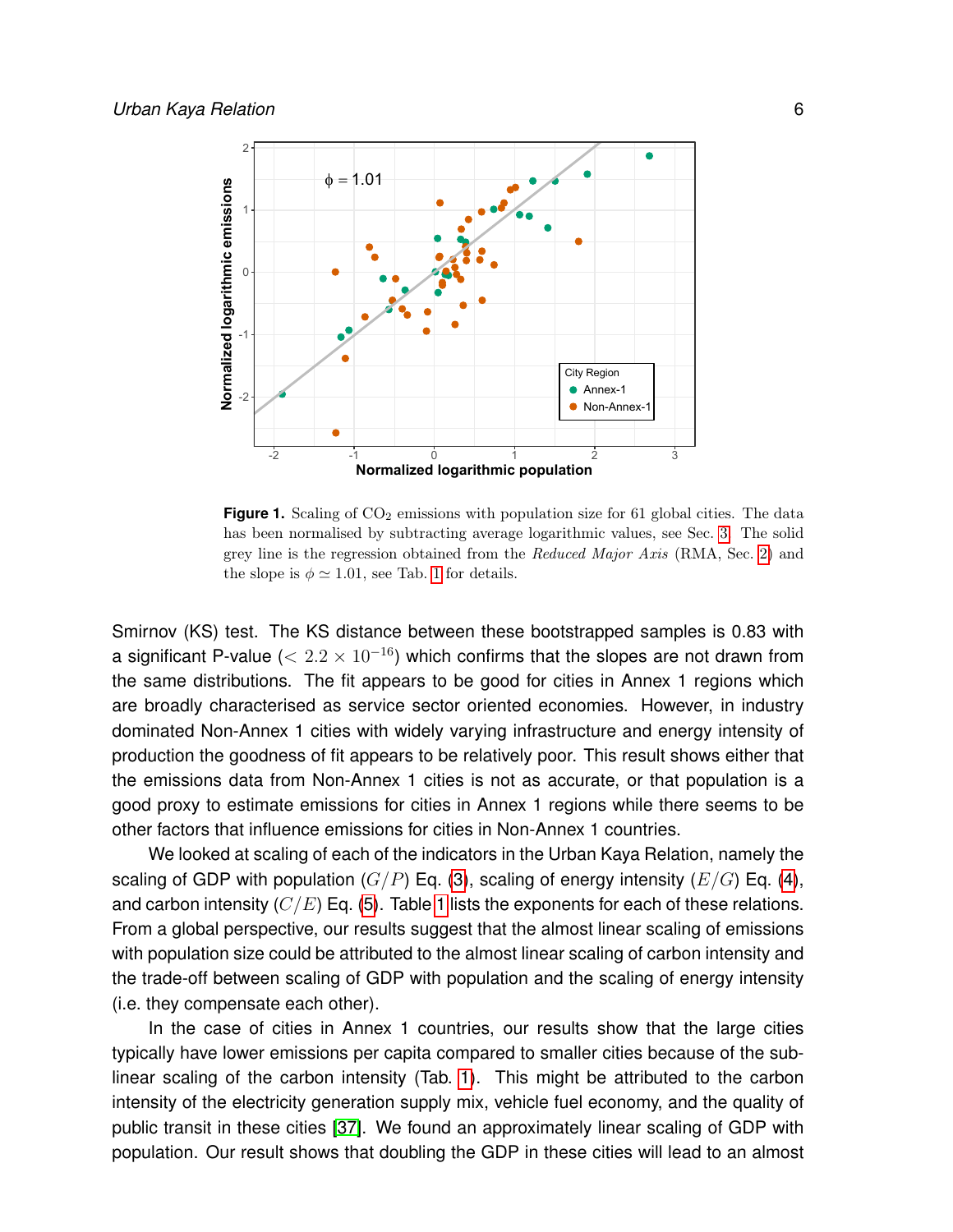

<span id="page-6-0"></span>**Figure 2.** Scaling of  $CO<sub>2</sub>$  emissions with population for cities in Annex 1 countries (panel A) and in Non-Annex 1 countries (panel B). Each circle reflects the emission intensity and GDP per capita for a given city in Annex 1 (panel A) and Non-Annex 1 countries (panel B), respectively. While the slope of the RMA (grey) for Annex 1 countries is found to be sub-linear ( $\phi \simeq 0.87$ ), it is super-linear ( $\phi \simeq 1.18$ ) with respect to cities in Non-Annex 1 countries. As in Fig. [1](#page-5-0) the data of both axes has been normalised subtracting average logarithmic values, see Sec. [3.](#page-3-0) The black line indicates a slope of 1 and is included for comparison.

similar increase in energy consumption. Such a linear scaling might be largely attributed to the consumption patterns and infrastructure lock-in behaviour in largely service based economies [\[38,](#page-14-2) [19\]](#page-12-18).

We further checked if the sub-linear scaling of emissions with population for cities in Annex 1 countries could be attributed to a possible sub-linear scaling with respect to their total final energy consumption Eq. [\(A.3\)](#page-10-1). Even in a completely decarbonised world, the question of energy efficiency will persist. Our results suggest that large cities in Annex 1 countries are not much more energy efficient with respect to their population ( $\delta \simeq 1.04$ , see [Appendix A\)](#page-10-0) compared to smaller cities. This result indicates that although the per capita energy consumption in large cities is similar to that of smaller cities, it is the better technologies employed in larger cities that typically make their per capita emissions lower than in smaller cities.

With respect to cities in Non-Annex 1 countries, our results suggest that the superlinear scaling of emissions with population is due to two factors: (1) super-linear scaling of GDP with population and (2) super-linear scaling of carbon intensity. However, we found that doubling the GDP in these cities will lead to a less than double increase in energy consumption. This might be attributed to the prevalence of energy poverty in these cities [\[38\]](#page-14-2). Large cities in Non-Annex 1 countries benefit economically (more GDP) from the urban poor who consume less energy and have limited access to electricity. Therefore, large cities in this region are more energy efficient compared to smaller ones.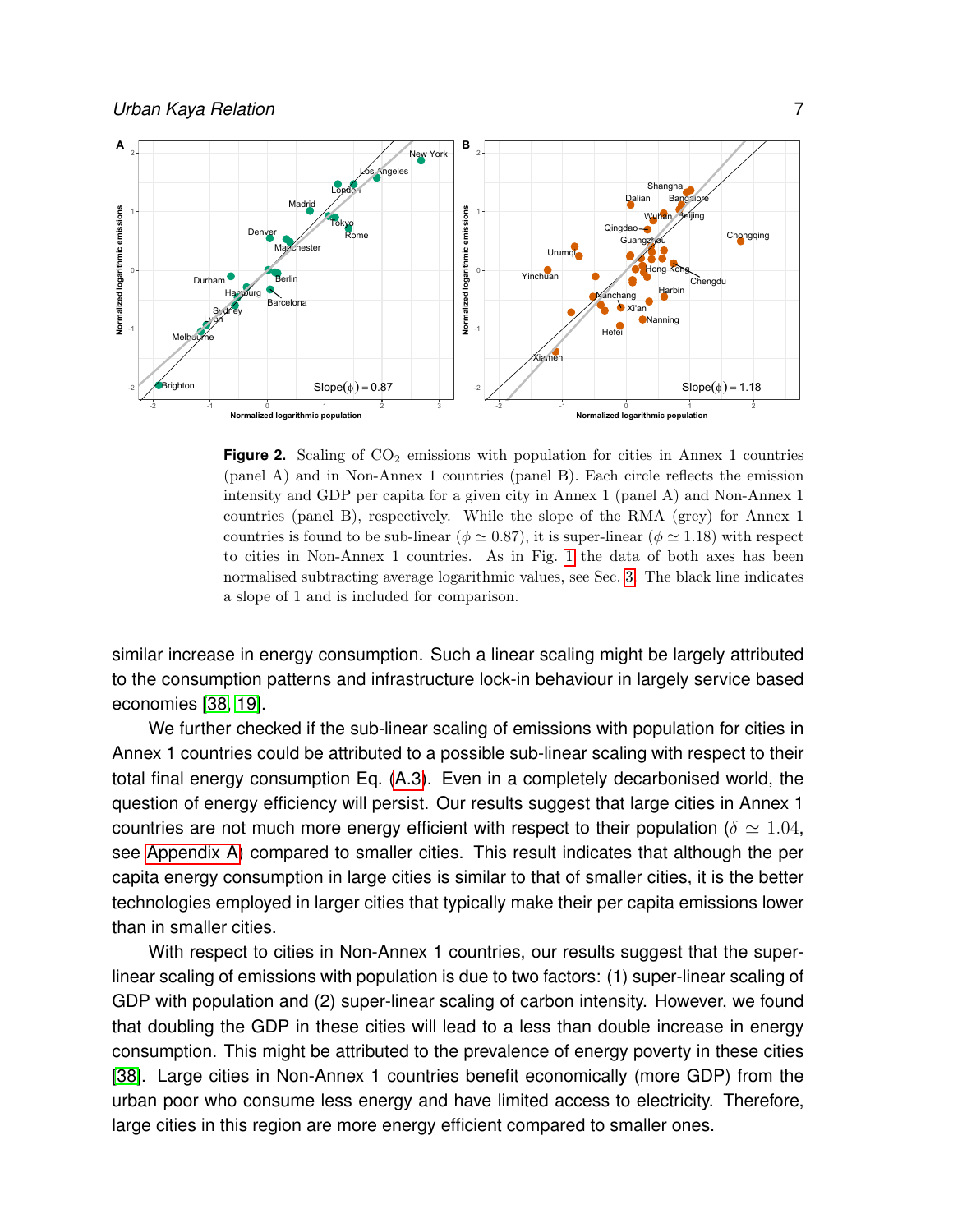<span id="page-7-1"></span>**Table 1.** Scaling exponents and Urban Kaya Relation. The Table lists the various estimated exponents and the last column shows how well the Urban Kaya Relation performs. The exponents are listed for all cities, cities in Annex 1 countries, and cities in Non-Annex 1 countries (see Sec. [3\)](#page-3-0). All exponents have been obtained from RMA (see Sec. [2\)](#page-2-4) except for the last row, where OLS has been applied for comparison. The square brackets give  $95\%$  confidence intervals from bootstrapping  $(20,000)$  replications). Inspired by the notation used in [\[36\]](#page-14-0) we put the following symbols.  $\nearrow$ , at least 66.6 % of the replications lead to exponents larger than 1;  $\rightarrow$ , 33.3 % to 66.6 % of the estimates are larger than 1, and  $\setminus$ , less than 33.3 % are larger than 1. While Eq. [\(6\)](#page-2-3) works exactly for RMA (see Appendix C.2), for OLS the estimated exponents are incompatible (last row).

|                      | .                     |                    |                       |                       |                                |
|----------------------|-----------------------|--------------------|-----------------------|-----------------------|--------------------------------|
| Exponent:            | $\phi$                | β                  | $\alpha$              | $\gamma$              | $ \phi - \beta \alpha \gamma $ |
| Equation:            | Eq. $(2)$             | Eq. $(3)$          | Eq. $(4)$             | Eq. $(5)$             | Eq. $(6)$                      |
| Scaling of:          | Emissions             | <b>GDP</b><br>with | Energy                | Emissions             |                                |
|                      | with popu-            | population         | with GDP              | with<br>En-           |                                |
|                      | lation                |                    |                       | ergy                  |                                |
| <b>All Cities</b>    | 1.01<br>$\rightarrow$ | $\nearrow$<br>1.13 | 0.92<br>╲             | 0.97<br>$\rightarrow$ | 0.00                           |
|                      | [0.87, 1.18]          | [1.04, 1.24]       | [0.78, 1.06]          | [0.82, 1.14]          |                                |
| Annex 1              | 0.87                  | 1.03<br>$\nearrow$ | 0.99<br>$\rightarrow$ | 0.85                  | 0.00                           |
|                      | [0.59, 0.95]          | [1.00, 1.15]       | [0.60, 1.63]          | [0.41, 1.21]          |                                |
| Non-                 | $\nearrow$<br>1.18    | 1.27<br>$\nearrow$ | 0.83                  | 1.11<br>↗             | 0.00                           |
| Annex 1              | [0.90, 1.49]          | [1.04, 1.55]       | [0.67, 1.00]          | [0.93, 1.29]          |                                |
| All<br><b>Cities</b> | 0.80                  | 0.98               | 0.64                  | 0.67                  | 0.38                           |
| (OLS)                |                       |                    |                       |                       |                                |

## <span id="page-7-0"></span>**5. Discussion & Conclusions**

In summary, the achievements of this work are threefold. (i) In analogy to the Kaya Identity – which in the climate change community represents a well know specification of the IPAT approach (see [Appendix C\)](#page-11-2) – we set out a framework to assess why urban  $CO<sub>2</sub>$  emissions scale super- or sub-linearly with city size [Eq. [\(2\)](#page-2-2)]. We derive the *Urban Kaya Relation*  $\phi = \beta \alpha \gamma$ . (ii) We show that Ordinary Least Squares (OLS) lead to erroneous results and propose to use *Reduced Major Axis* (RMA) regression. (iii) As a proof of concept we apply the Kaya framework to the available data. In the first place, the proposed Kaya relation can be used to see from which (in)efficiency  $\phi \neq 1$  is stemming from. In the second place, it can serve as consistency check, i.e. the product of exponents must be correct.

It is crucial to establish foundations in the form of such a framework to understand the guiding factors that govern scaling properties since urban areas are often identified as the focal spatial units for improving energy efficiency and climate change mitigation [\[39,](#page-14-3) [40\]](#page-14-4). Urban energy consumption and subsequent emissions is an outcome of urbanites' affluence and their consumption patterns [\[41\]](#page-14-5). Nevertheless, it is important to investigate whether the infrastructural efficiency of large cities will be manifested as emission efficiency gains. An in-depth investigation about the demographic, economic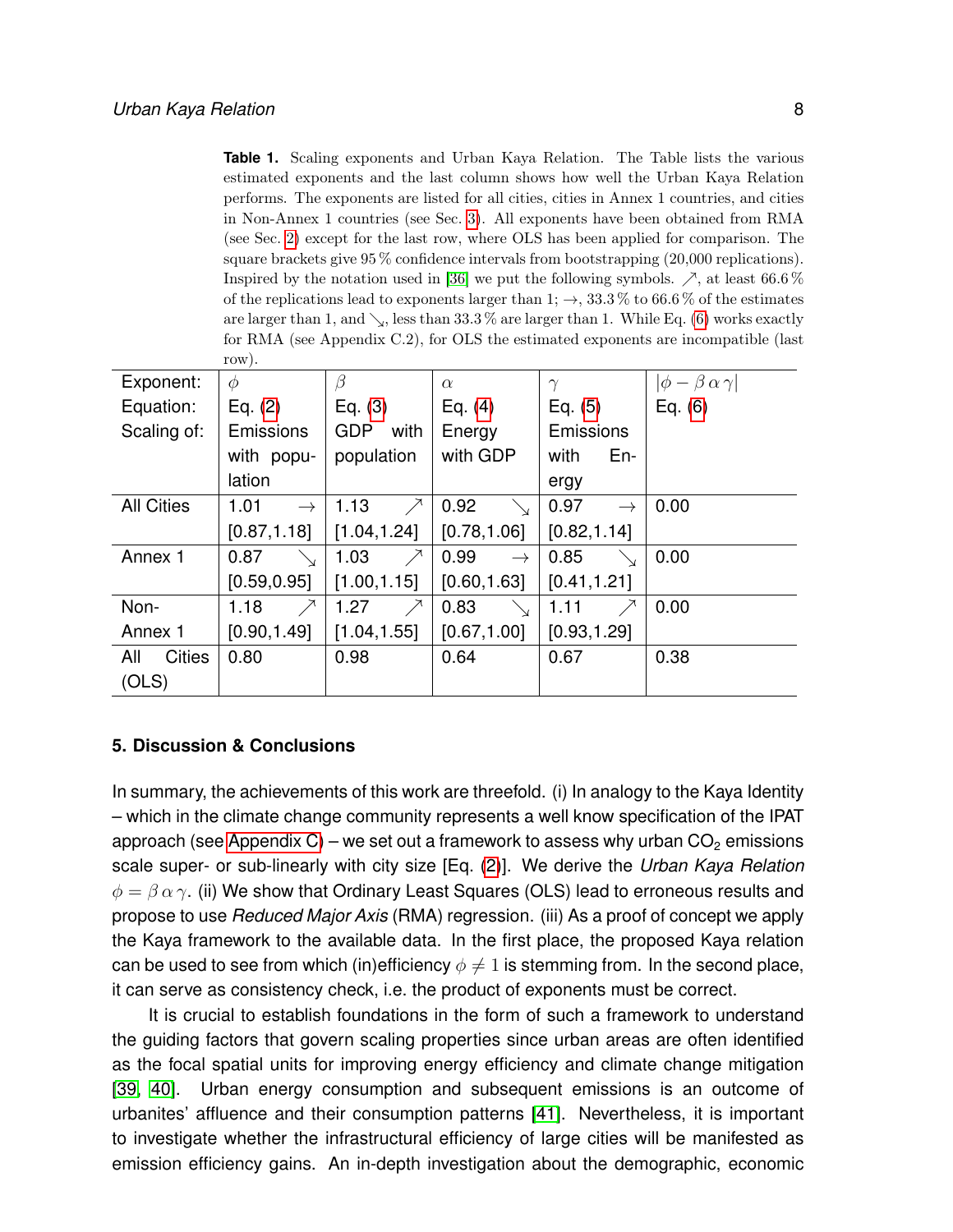## *Urban Kaya Relation* 9

and technological drivers of urban emissions is necessary to identify the key entry points for mitigation actions at a city scale. By means of an exploratory analysis we demonstrate that the Urban Kaya Relation can be used to address this issue adequately by attributing the scaling properties of emissions to the scaling of GDP with population (affluence), energy intensity (economic geography) and emission intensity (technology).

The data used in this study has three major constraints. Firstly, the sources for emission data is different from the source of energy consumption and GDP. Therefore, the urban extents and the population size might vary for few cities. Studies have shown that such city definitions will influence the scaling properties [\[42,](#page-14-6) [43\]](#page-14-7). Secondly, since the data is from multiple sources, the accounting approach varied in most of cities. Inclusion (or exclusion) of emissions embedded in electricity generation will have a significant impact on energy and emissions attributed to building sector. Thirdly, the sectoral emissions and type of fuels used varies from one city to another. The energy data from the GEA [\[30\]](#page-13-9) study includes the total final energy consumption but excludes traditional biomass for few cities in developing regions. Data on emissions attributed to the industrial sector is inconsistent as it excludes industrial electricity and fuel usage in some cities. In the view of aforementioned data limitations, the broader conclusions drawn in this paper should be treated cautiously since the empirical part is rather intended as a proof of concept.

These data constraints also highlight the data needs. Therefore, we acknowledge the ongoing efforts to develop a consistent emission framework by various international organisations[∗](#page-8-0) and make an appeal that such efforts should disclose data on energy consumption and GDP along with sectoral emissions and population. Application of the Urban Kaya Relation on such a dataset will enable researchers to identify locally appropriate mitigation actions.

The urban scaling approach can be attributed to city functionality as a (shortterm) spatial equilibrium of the interplay between the density dependent socioeconomic interactions and transportation costs [\[12\]](#page-12-11). The universality of the scaling properties of socioeconomic (super-linear) and infrastructural components (sub-linear) in cities can be explained as an outcome of the increased interaction between citizens at a microscopic scale [\[44\]](#page-14-8) and it's combination with the fractal properties of cities [\[45\]](#page-14-9). However, unlike socioeconomic and infrastructure components, urban emissions are a result of various economic activities (e.g. location of industries). Such processes consume resources and energy which are often originated beyond the urban boundaries but have an implication on emissions from electricity consumption. In such cases, population alone might not be a good predictor for emissions. This could be the explanation for the relatively poor fitting of the emission scaling properties of cities in Non-Annex 1 regions in comparison to cities in Annex 1 regions.

<span id="page-8-0"></span>Our exploratory results show that large cities in Annex 1 countries have lower emissions compared to smaller cities. This result suggests the usage of better technologies in energy generation/consumption and efficient modes of transportation.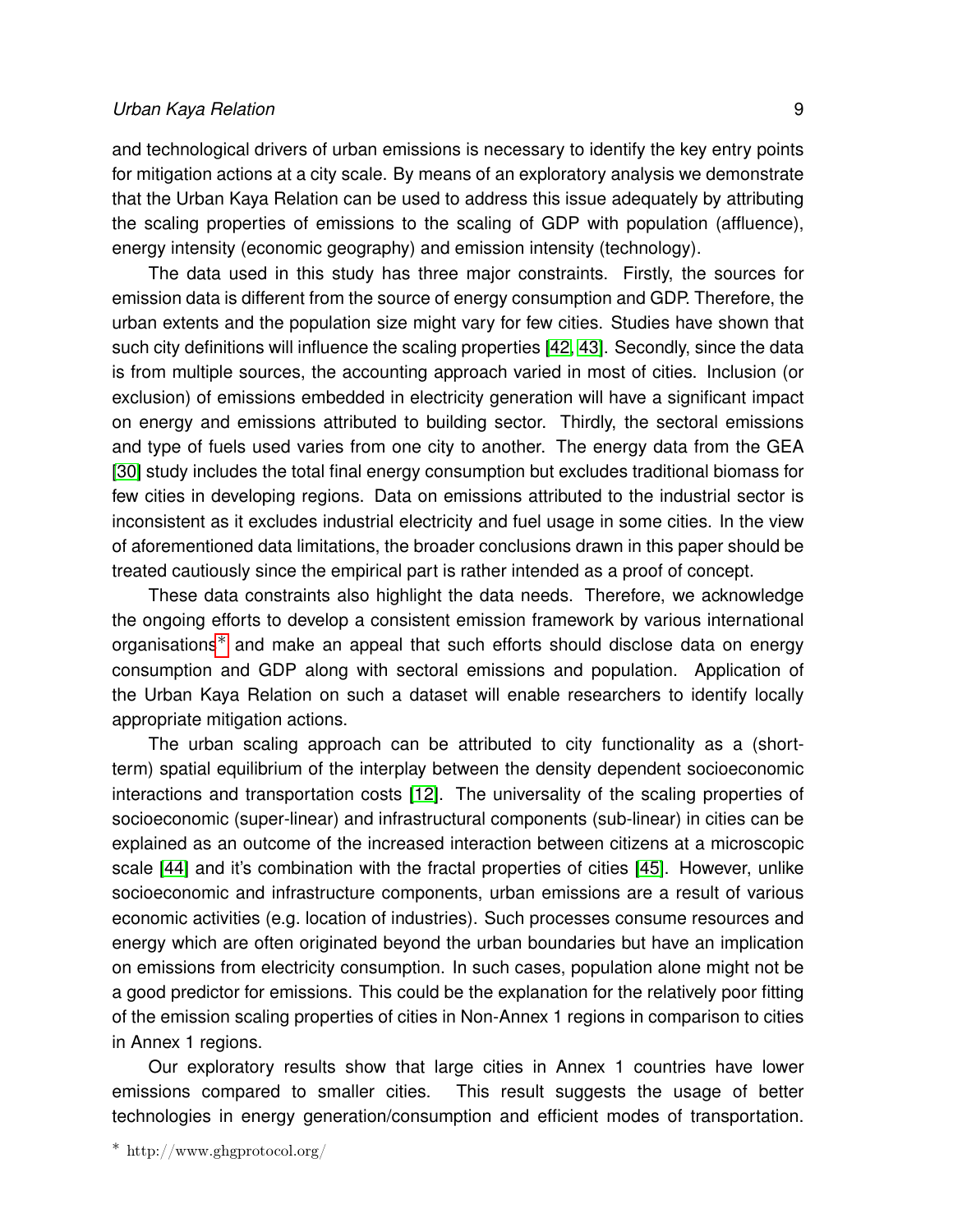## *Urban Kaya Relation* 10

From a climate change mitigation point of view, the key challenge in these cities is to further decrease their energy and carbon intensity while ensuring economic stability. According to our exploratory results larger cities in emerging countries such as China, India, and Brazil typically have more per capita emissions compared to smaller cities. From one point of view, it may be good news that large cities in these regions are not emission efficient since much of the urbanisation in these regions is going to happen in small and medium size cities [\[46\]](#page-14-10). Thus, despite being exploratory, our findings corroborate the results of previous studies which showed the significance of affluence on emissions [\[47\]](#page-14-11) and the influence of economic geography on the scaling properties of emissions with population [\[27\]](#page-13-6). Further support comes from a recent study, where a methodology other than urban scaling has been applied and completely different data has been used [\[48\]](#page-14-12).

Last but not least, we need to mention the role of urban population *density* as an important factor in determining the energy consumption and subsequent emissions. On the one hand, it has been shown that urban  $CO<sub>2</sub>$  emissions from transport energy per capita decrease with population density [\[49,](#page-14-13) [37,](#page-14-1) [19\]](#page-12-18). On the other hand, there is a theoretical connection between urban indicators, population, and area scalings [\[50,](#page-14-14) [27\]](#page-13-6). Combining density with the Urban Kaya Relation introduces further complexity which we leave to be addressed by future research.

## **Data accessibility**

All data used are publicly available, sources are referenced in Sec. [3.](#page-3-0)

## **Authors' contributions**

RG, DR, MKBL, BZ, JPK designed the study; ZL, RG collected the data; RG carried out the data analysis; RG, DR, MKBL, BZ validated the results; RG prepared the Figures; RG, DR, MKBL, JPK wrote and revised the manuscript.

## **Competing interests**

We declare we have no competing interests.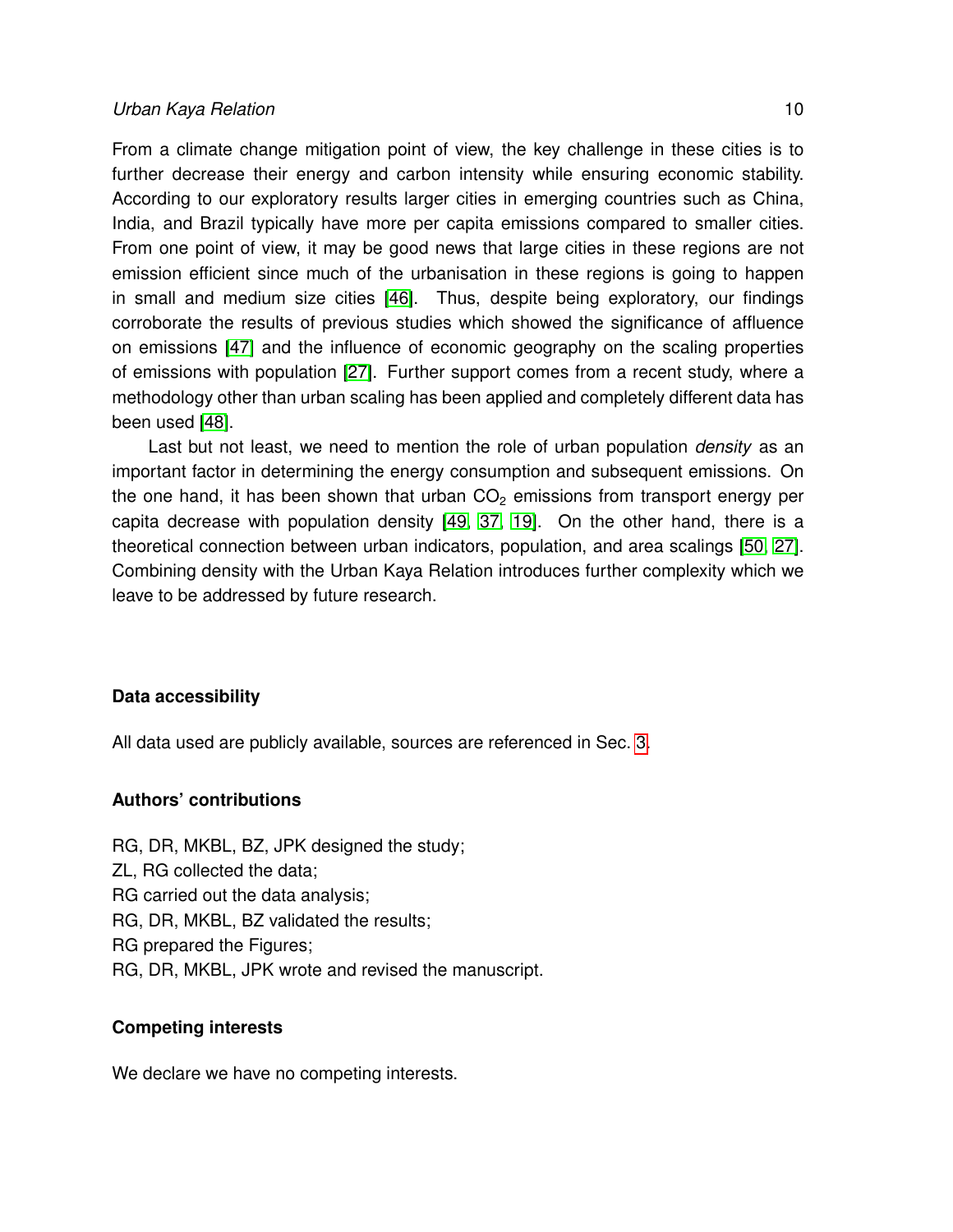## **Research Ethics**

No experiments were carried out during this study and no prior ethical assessment was required.

## **Funding**

The research leading to these results has received funding from the European Community's Seventh Framework Programme under Grant Agreement No. 308497 (Project RAMSES). Zhu Liu acknowledges support by the Green Talents Program held by the German Federal Ministry of Education and Research (BMBF).

## **Acknowledgment**

We thank M. Barthelemy, H. V. Ribeiro, and L. Costa for useful discussions. This work emerged from ideas discussed at the symposium *Cities as Complex Systems* (Hanover, July 13th-15th, 2016) which was generously funded by VolkswagenFoundation.

## <span id="page-10-0"></span>**Appendix A. Kaya II and III**

It needs to be mentioned that there are another two identities complementary to the original Kaya Identity, Eq. [\(1\)](#page-2-0), namely

<span id="page-10-2"></span>
$$
C = P \frac{E}{P} \frac{G}{E} \frac{C}{G}
$$
(A.1)  

$$
C = G \frac{P}{\Rightarrow} \frac{E}{\Rightarrow} \frac{C}{\Rightarrow}.
$$
(A.2)

$$
G = G \frac{1}{G} \frac{E}{P} \frac{C}{E},
$$
\n(A.2)

or variations. We propose to denote Eqs. [\(1\)](#page-2-0), [\(A.1\)](#page-10-2), and [\(A.2\)](#page-10-2), "Kaya I", "Kaya II", and "Kaya III', respectively. The identities Kaya II and III involve two intensities which do not appear in Kaya I, namely  $E/P$  and  $C/G$ , i.e. energy per capita and carbon per GDP, respectively. In the urban scaling picture these take the form

<span id="page-10-1"></span>
$$
E \sim P^{\delta}
$$
 (A.3)

The relations corresponding to Eqs. [\(A.1\)](#page-10-2) and [\(A.2\)](#page-10-2) are

$$
\phi = \frac{\delta \eta}{\alpha}
$$

$$
\eta = \frac{\delta \gamma}{\beta}.
$$

Other combinations of  $C, P, G$ , or  $E$  involve only two components each.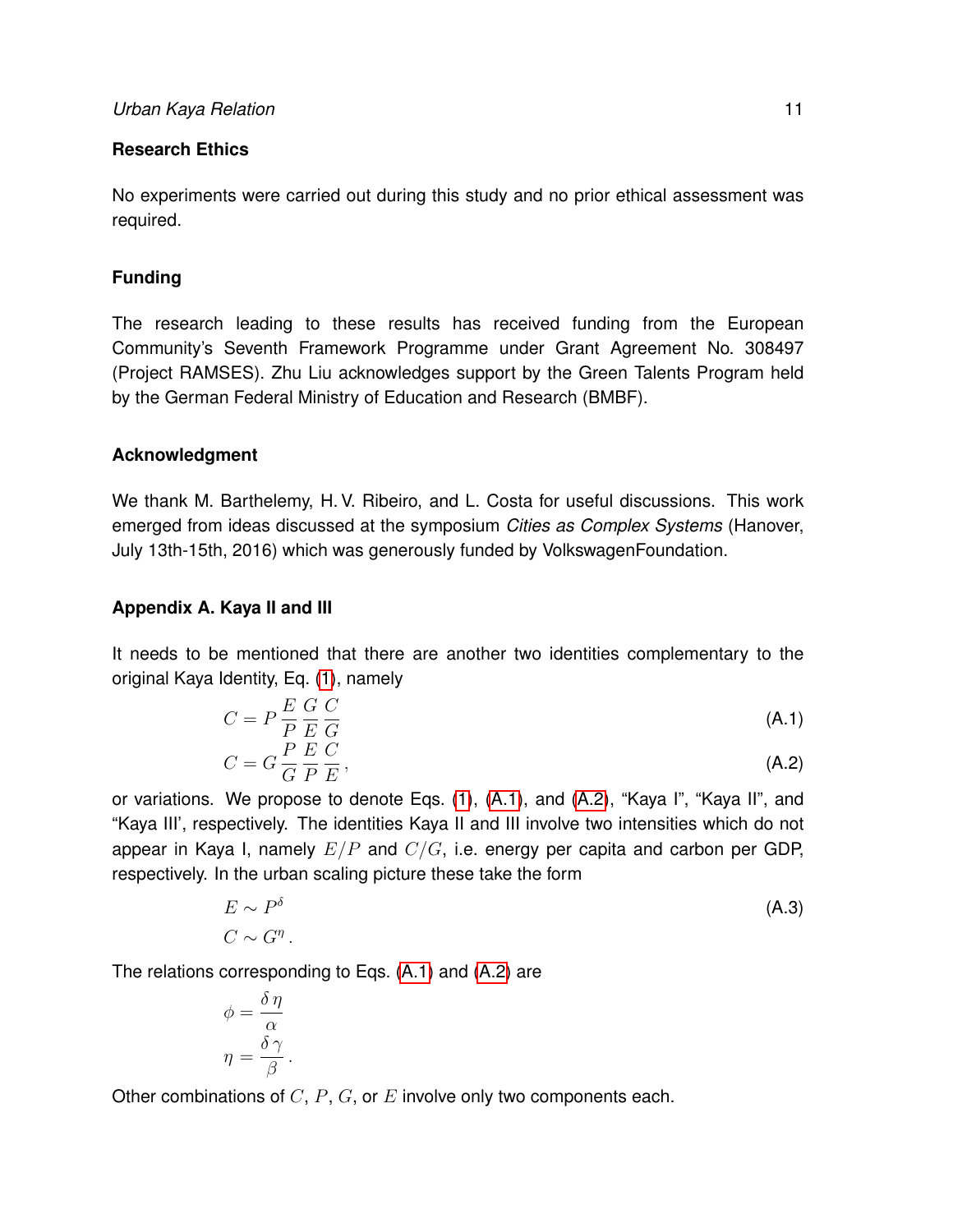## **Appendix B. Different Linear Regression Slopes**

#### <span id="page-11-0"></span>*Appendix B.1. Ordinary Least Squares (OLS)*

If we consider  $c_i = \ln C_i$  and  $p_i = \ln P_i$  with standard deviations  $\sigma_c$  and  $\sigma_p$ , respectively, then the slope according to  $OLS(c|p)$  is analytically given by

<span id="page-11-3"></span>
$$
\phi = \rho_{c,p} \frac{\sigma_c}{\sigma_p} \tag{B.1}
$$

where  $\rho_{c,p}$  is the correlation coefficient [\[28,](#page-13-7) [29\]](#page-13-8). Accordingly, for Eq. [\(6\)](#page-2-3) we obtain

$$
\beta \alpha \gamma = \rho_{g,p} \frac{\sigma_g}{\sigma_p} \rho_{e,g} \frac{\sigma_e}{\sigma_g} \rho_{c,e} \frac{\sigma_c}{\sigma_e}
$$
(B.2)

$$
=\rho_{g,p}\rho_{e,g}\rho_{c,e}\frac{\sigma_c}{\sigma_p}.
$$
\n(B.3)

Comparison with Eq. [\(B.1\)](#page-11-3) leads to  $\rho_{c,p} = \rho_{q,p} \rho_{e,q} \rho_{c,e}$ , which is *not true* in general.

## <span id="page-11-1"></span>*Appendix B.2. Reduced Major Axis (RMA)*

The Reduced Major Axis (RMA) is given by the geometric mean of the two OLS slopes, i.e. minimizing the sum of squares of vertical residuals,  $OLS(y|x)$ , or horizontal residuals,  $OLS(x|y)$ , respectively [\[28,](#page-13-7) [29\]](#page-13-8). Then the slope according to RMA is analytically given by

<span id="page-11-4"></span>
$$
\phi = \text{sign}(\rho_{c,p}) \frac{\sigma_c}{\sigma_p} \,. \tag{B.4}
$$

Since in our case the correlations are always positive, we omit  $sign(\rho)$  from now on. Then, for Eq. [\(6\)](#page-2-3) we obtain

$$
\beta \alpha \gamma = \frac{\sigma_g}{\sigma_p} \frac{\sigma_e}{\sigma_g} \frac{\sigma_c}{\sigma_e}
$$
 (B.5)

$$
=\frac{\sigma_c}{\sigma_p},\tag{B.6}
$$

which is consistent with Eq. [\(B.4\)](#page-11-4). One can see that the result is independent from any correlation coefficient.

Please note, in a previous version of our manuscript we used Orthogonal Regression (also known as Total Least Squares, TLS). Since the corresponding analytical expression for the slope is much more complex, here we employ the simpler RMA.

## <span id="page-11-2"></span>**Appendix C. IPAT concept**

The original Kaya Identity is a specific version of the IPAT concept, which stands for

$$
I = P A T, \tag{C.1}
$$

where the quantities are impact  $(I)$ , population  $(P)$ , affluence  $(A)$ , technology  $(T)$ , see e.g. [\[51\]](#page-14-15) and references therein. A stochastic IPAT version introduced in [\[52\]](#page-14-16) is in our notation given by

<span id="page-11-5"></span>
$$
C = a Pb Gc Ed,
$$
 (C.2)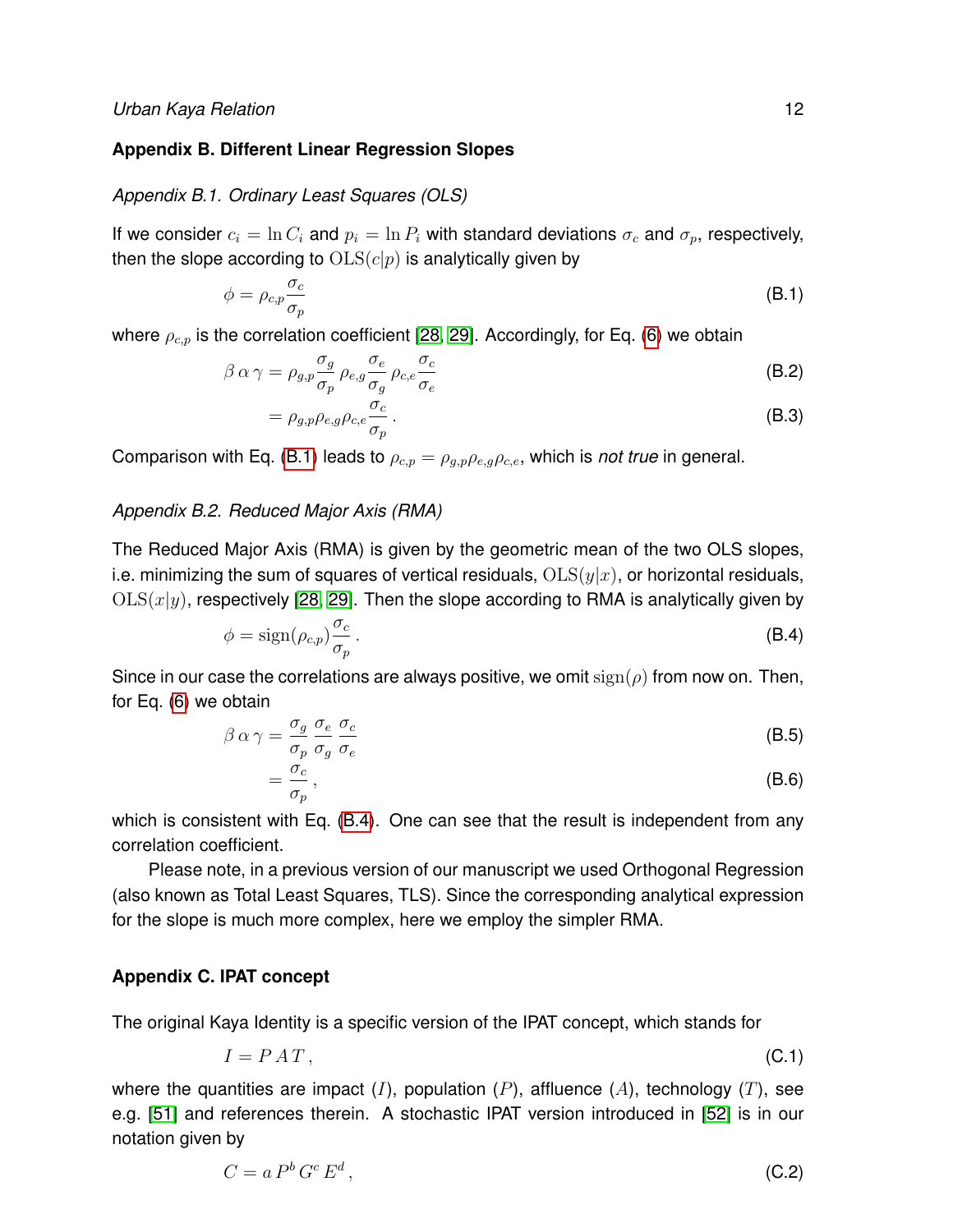where  $a \dots d$  are parameters.

While Eq. [\(C.2\)](#page-11-5) is a higher-dimensional extension of Eq. [\(2\)](#page-2-2), with the goal of better predicting  $C = f(P, G, E)$ , our approach is still based on Eq. [\(2\)](#page-2-2) but aims at circumscribing it employing the other scaling relations Eq. [\(3\)](#page-2-1)-[\(5\)](#page-2-1).

## **References**

- <span id="page-12-0"></span>[1] United Nations 2014 World Urbanization Prospects 2014 Tech. rep.
- <span id="page-12-1"></span>[2] Seto K C, Dhakal S, Bigio A, Blanco H, Delgado G C, Dewar D, Huang L, Inaba A, Kansal A, Lwasa S, McMahon J, Mueller D, Murakami J, Nagendra H and Ramaswami A 2014 Human settlements, infrastructure and spatial planning Tech. rep. IPCC
- <span id="page-12-2"></span>[3] Batty M 2012 *Cities* **29** S9–S16
- <span id="page-12-3"></span>[4] Bettencourt L M A, Lobo J, Helbing D, Kühnert C and West G B 2007 *Proc. Nat. Acad. Sci. U.S.A.* **104** 7301–7306
- <span id="page-12-4"></span>[5] Batty M 2011 *Environ. Plan. A* **43** 765–772
- <span id="page-12-5"></span>[6] Samaniego H and Moses M E 2008 *J. Transp. Land Use* **1** 21–39 ISSN 1938-7849
- <span id="page-12-6"></span>[7] Arbesman S, Kleinberg J M and Strogatz S H 2009 *Phys. Rev. E* **79** 016115
- <span id="page-12-7"></span>[8] Alves L G A, Ribeiro H V, Lenzi E K and Mendes R S 2013 *PLoS ONE* **8** e69580
- <span id="page-12-8"></span>[9] Pan W, Ghoshal G, Krumme C, Cebrian M and Pentland A 2013 *Nature Com.* **4** 1961
- <span id="page-12-9"></span>[10] Yakubo K, Saijo Y and Korošak D 2014 *Phys. Rev. E* **90** 022803
- <span id="page-12-10"></span>[11] Alves L G A, Mendes R S, Lenzi E K and Ribeiro H V 2015 *PLoS ONE* **10** e0134862
- <span id="page-12-11"></span>[12] Bettencourt L M A and Lobo J 2016 *J. R. Soc. Interface* **13** 20160005
- <span id="page-12-12"></span>[13] Fragkias M, Lobo J, Strumsky D and Seto K C 2013 *PLoS ONE* **8** e64727
- <span id="page-12-13"></span>[14] Oliveira E A, Andrade J S and Makse H A 2014 *Sci. Rep.* **4** srep04235
- <span id="page-12-14"></span>[15] Horta-Bernús R and Rosas-Casals M 2015 *J. Urban Technol.* **22** 3–17 ISSN 1063- 0732
- <span id="page-12-15"></span>[16] Glaeser E L and Kahn M E 2010 *J. Urban Econ.* **67** 404–418
- <span id="page-12-16"></span>[17] Louf R and Barthelemy M 2014 *Sci. Rep.* **4** srep05561
- <span id="page-12-17"></span>[18] Mohajeri N, Gudmundsson A and French J R 2015 *Transp. Res. Part D Transp. Environ.* **35** 116–129 ISSN 13619209
- <span id="page-12-18"></span>[19] Creutzig F, Baiocchi G, Bierkandt R, Pichler P P and Seto K C 2015 *Proc. Nat. Acad. Sci. U.S.A.* **112** 6283–6288
- <span id="page-12-19"></span>[20] Yamaji K, Matsuhashi R, Nagata Y and Kaya Y 1991 An Integrated System for CO2/Energy/GNP Analysis: Case Studies on Economic Measures for CO2 Reduction in Japan Tech. Rep. March 19 International Institute for Applied Systems Analysis Laxenburg, Austria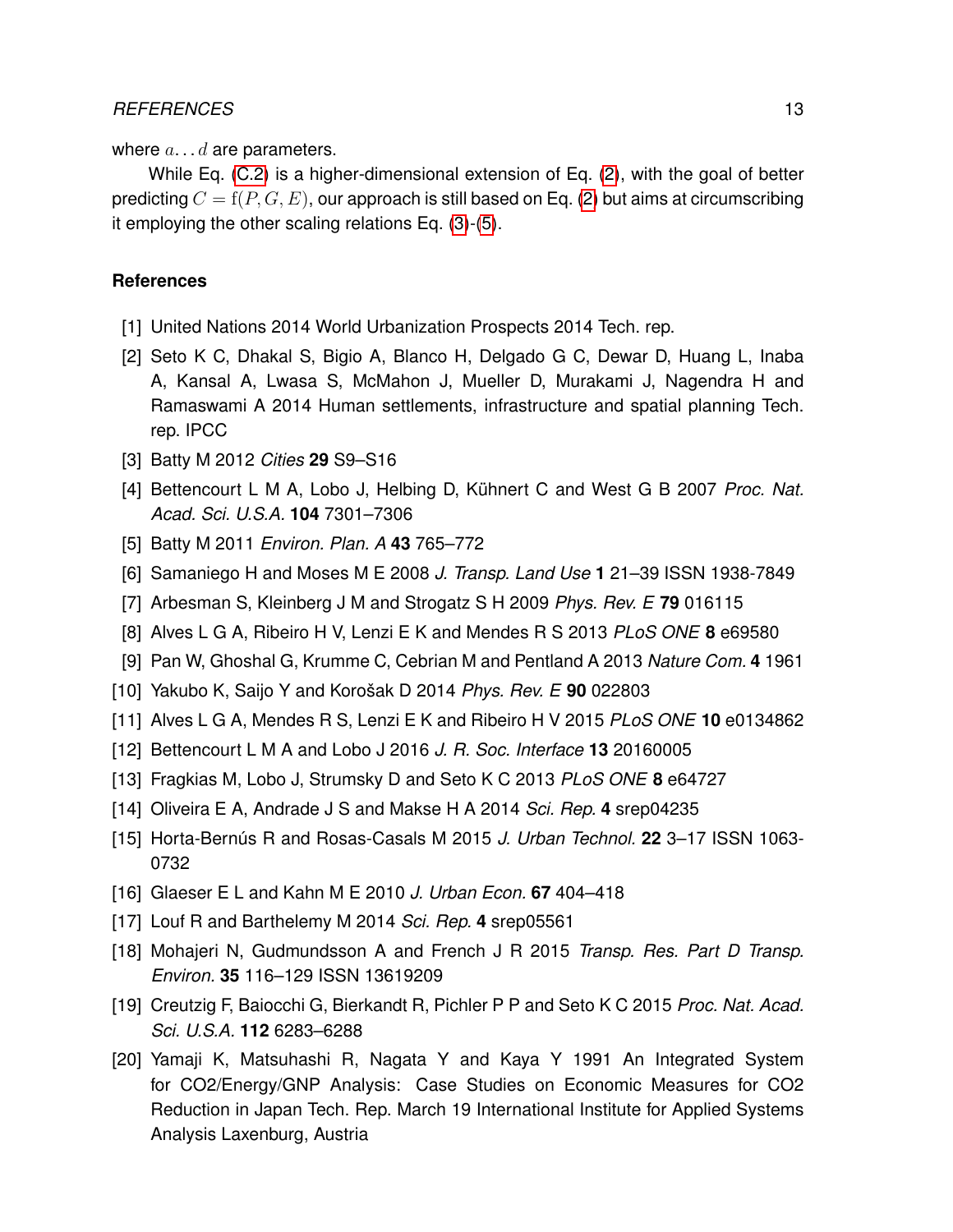## *REFERENCES* 14

- <span id="page-13-0"></span>[21] Nakićenović N, Alcamo J, Davis G, de Vries B, Fenhann J, Gaffin S, Gregory K, Grübler A, Jung T Y, Kram T, La Rovere E L, Michaelis L, Mori S, Morita T, Pepper W, Pitcher H, Price L, Riahi K, Roehrl A, Rogner H H, Sankovski A, Schlesinger M, Shukla P, Smith S, Swart R, van Rooijen S, Victor N and Dadi Z 2000 *IPCC Special Report on Emissions Scenarios* (Cambridge, UK: Cambridge University Press) a Special Report of Working Group III of tiie Intergovernmental Panel on Climate Change
- <span id="page-13-1"></span>[22] Nakicenovic N 2004 *Socioeconomic Driving Forces of Emissions Scenarios* (*Scientific Committee on Problems of the Environment (SCOPE)* vol 62) (Washington, DC, USA: Island Press) chap 11., pp 225–239 ISBN 1559635274
- <span id="page-13-2"></span>[23] Raupach M R, Marland G, Ciais P, Quéré C L, Canadell J G, Klepper G and Field C B 2007 *Proc. Nat. Acad. Sci. U.S.A.* **104** 10288–10293
- <span id="page-13-3"></span>[24] Sveikauskas L 1975 *Q. J. Econ.* **89** 393–413 URL [http://www.jstor.org/stable/](http://www.jstor.org/stable/1885259) [1885259](http://www.jstor.org/stable/1885259)
- <span id="page-13-4"></span>[25] Brown J H, Burnside W R, Davidson A D, DeLong J P, Dunn W C, Hamilton M J, Mercado-Silva N, Nekola J C, Okie J G, Woodruff W H and Zuo W 2011 *BioScience* **61** 19–26
- <span id="page-13-5"></span>[26] Fluschnik T, Kriewald S, Ros A G C, Zhou B, Reusser D E, Kropp J P and Rybski D 2016 *Int. J. Geo-Information* **5** 110
- <span id="page-13-6"></span>[27] Rybski D, Reusser D E, Winz A L, Fichtner C, Sterzel T and Kropp J P 2017 *Environ. Plan. B* **44** 425–440
- <span id="page-13-7"></span>[28] Isobe T, Feigelson E D, Akritas M G and Babu G J 1990 *Astrophys. J.* **364** 104–113
- <span id="page-13-8"></span>[29] Babu G J and Feigelson E D 1992 *Commun. Statist. -Simula.* **21** 533–549
- <span id="page-13-9"></span>[30] Grubler A, Bai X, Buettner T, Dhakal S, Fisk D J, Ichinose T, Keirstead J E, Sammer G, Satterthwaite D, Schulz N B, Shah N, Steinberger J and Weisz H 2013 Urban Energy Systems *Global Energy Assessment - Toward a Sustainable Future* (Cambridge, UK and New York, NY, USA and the International Institute for Applied Systems Analysis, Laxenburg, Austria: Cambridge University Press) chap 18, pp 1307–1400
- <span id="page-13-10"></span>[31] ICLEI 2009 Energy and carbon emissions profiles of 54 south asian cities Tech. rep. ICLEI - Local Governments for Sustainability New Delhi URL [http://southasia-old.iclei.org/fileadmin/user\\_upload/documents/](http://southasia-old.iclei.org/fileadmin/user_upload/documents/Energy_and_Carbon_Emissions_Profiles_for_54_South_Asian_Cities.pdf) [Energy\\_and\\_Carbon\\_Emissions\\_Profiles\\_for\\_54\\_South\\_Asian\\_Cities.pdf](http://southasia-old.iclei.org/fileadmin/user_upload/documents/Energy_and_Carbon_Emissions_Profiles_for_54_South_Asian_Cities.pdf)
- <span id="page-13-11"></span>[32] CDP Worldwide 2016 CDP open data portal URL <https://data.cdp.net/>
- <span id="page-13-12"></span>[33] C40 Cities 2014 C40 Greenhouse Gas Protocol for Cities Interactive Dashboard URL [http://www.c40.org/research/open\\_data/5](http://www.c40.org/research/open_data/5)
- <span id="page-13-13"></span>[34] Shan Y, Guan D, Liu J, Liu Z, Liu J, Schroeder H, Chen Y, Shao S, Mi Z and Zhang Q 2016 *Atmos. Chem. Phys. Discuss.* **2016** 1–26 ISSN 1680-7375
- <span id="page-13-14"></span>[35] Costa L, Rybski D and Kropp J P 2011 *PLoS One* **6** e29262